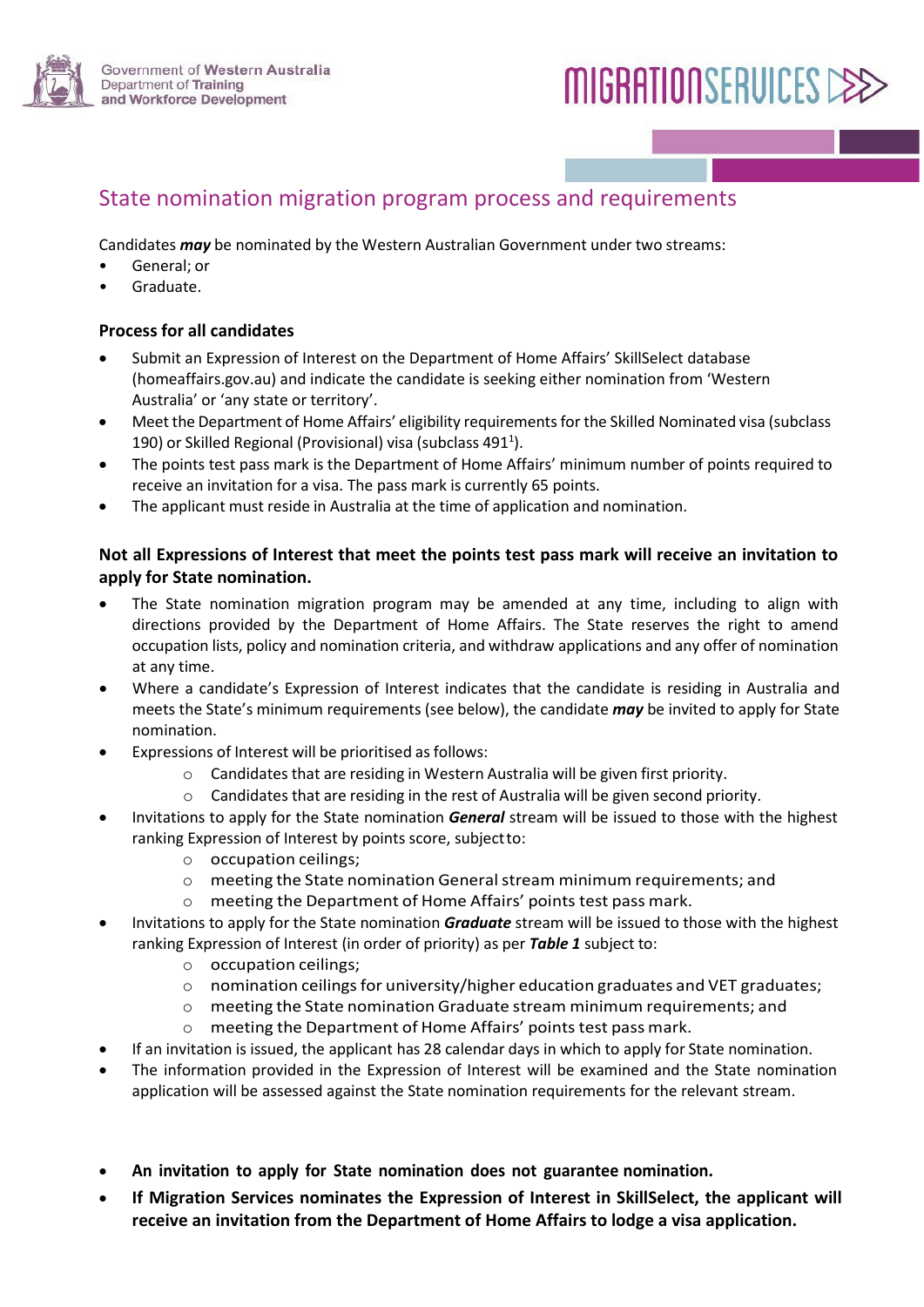# **Table 1: Western Australian ranking hierarchy for university/higher education and VET Graduates**

| <b>Higher Education Graduates</b>                                                            | <b>VET Graduates</b>                                                                  |
|----------------------------------------------------------------------------------------------|---------------------------------------------------------------------------------------|
| completed a PhD <sup>2</sup> or Masters qualification in<br>⋗<br>Western Australia;          | completed a VET qualification at Advanced<br>➤<br>Diploma level in Western Australia; |
| completed a Honours degree or other higher<br>➤<br>degree <sup>3</sup> in Western Australia; | completed a VET qualification at Diploma<br>⋗<br>level in Western Australia;          |
| completed a Bachelor degree in Western Australia;                                            | completed a VET qualification at Certificate IV<br>⋗<br>level in Western Australia;   |
| highest Expression of Interest points score; and                                             | completed a VET qualification at Certificate III<br>➤<br>level in Western Australia;  |
| oldest Expression of Interest submission date.                                               | highest Expression of Interest points score; and                                      |
|                                                                                              | oldest Expression of Interest submission date.                                        |

# **Western Australian State nomination minimum requirements – General stream WASMOL Schedule 1**

To be considered for an invitation to apply for the State nomination General stream, candidates must:

- be currently residing in Australia;
- have an occupation listed as available and eligible for the intended visa subclass on the Western Australian Skilled Migration Occupation List – *Schedule 1*<sup>4</sup> ;
- be able to claim and give evidence of work experience in the Expression of Interest this requirement can be met through:
	- $\circ$  at least one year of Australian work experience in the nominated (or closely related<sup>5</sup>) occupation over the last 10 years; or
	- $\circ$  at least three years of overseas work experience in the nominated (or closely related<sup>5</sup>) occupation over the last 10 years;
- meet the following minimum English language requirements:
	- o an English language level of 'proficient'6 must be obtained by candidates nominating an ANZSCO7 Major Occupation Group 1 (Managers) or Group 2 (Professionals) occupation; or
	- $\circ$  for all other eligible occupations an English language level of 'competent'<sup>6</sup> must be obtained;
	- o English language ability must be demonstrated by achieving the minimum English test scores in all four components in a single test as set out under English language test minimum required scores in **Tables 3a and 3b** below;
	- o candidates who hold a passport from the United Kingdom, the Republic of Ireland, the United States, Canada and New Zealand are considered to have met the minimum English language requirements and are exempt from undertaking an English proficiency test; and
- have a contract of employment<sup>9</sup> for full time employment<sup>10</sup> for at least 12 months in the nominated or closely related occupation in Western Australia.

If an invitation is issued, the applicant has 28 calendar days in which to lodge an application for State nomination. Applications will be assessed against the above minimum requirements and the additional requirements listed in *Table 2*.

# **WASMOL Schedule 2**

To be considered for an invitation to apply for the State nomination General stream, candidates must:

- be currently residing in Australia;
- have an occupation listed as available and eligible for the intended visa subclass on the Western Australian Skilled Migration Occupation List - **Schedule 2**<sup>4</sup>;
- meet the following minimum English language requirements: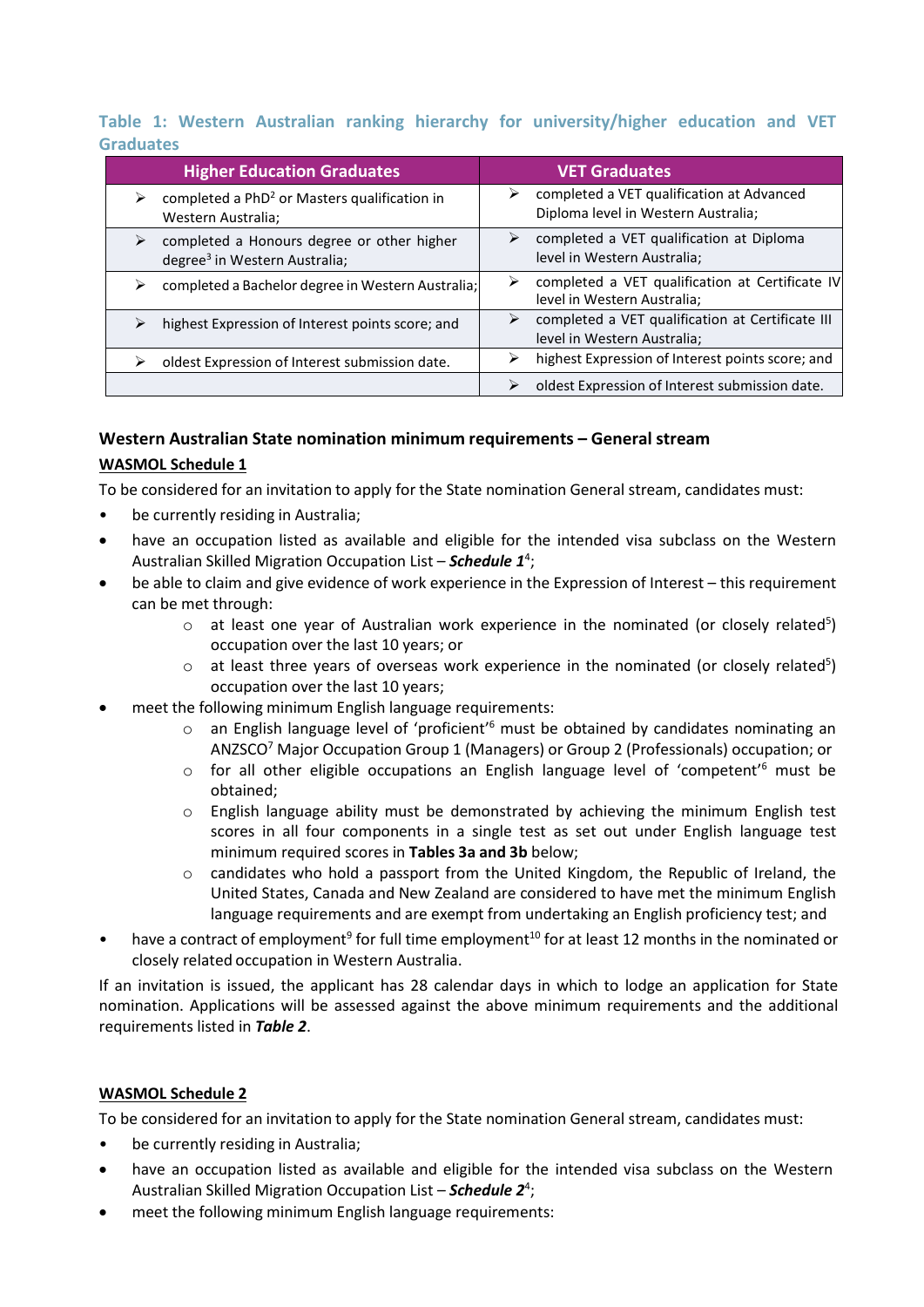- $\circ$  an English language level of 'proficient'<sup>6</sup> must be obtained by candidates nominating an ANZSCO7 Major Occupation Group 1 (Managers) or Group 2 (Professionals) occupation; or
- $\circ$  for all other eligible occupations an English language level of 'competent'<sup>6</sup> must be obtained;
- o English language ability must be demonstrated by achieving the minimum English test scores in all four components in a single test as set out under English language test minimum required scores in **Tables 3a and 3b** below;
- $\circ$  candidates who hold a passport from the United Kingdom, the Republic of Ireland, the United States, Canada and New Zealand are considered to have met the minimum English language requirements and are exempt from undertaking an English proficiency test; and
- have a contract of employment<sup>9</sup> for full time employment<sup>10</sup> for at least 12 months in the nominated or closely related occupation in Western Australia.

If an invitation is issued, the applicant has 28 calendar days in which to lodge an application for State nomination. Applications will be assessed against the above minimum requirements and the additional requirements listed in *Table 2*.

# **Western Australian State nomination minimum requirements – Graduate stream**

To be considered for an invitation to apply for the State nomination Graduate stream candidates must:

- be currently residing in Australia;
- have an occupation listed as available and eligible for the intended visa subclass on the *Graduate Occupation List (GOL)*4;
- have gained a Certificate III or higher qualification in Western Australia, including a requirement to have completed at least two years of full time study<sup>8</sup> in Western Australia at a Western Australian university, higher education provider, TAFE, registered training provider or English language provider;
- demonstrate:
	- o at least six months of paid Australian work experience in the nominated (or closely related) occupation over the past five years. Applicants must enter work experience evidence in their SkillSelect Expression of Interest; OR
	- $\circ$  a contract of employment<sup>9</sup> for full time employment<sup>10</sup> in Western Australia for at least six months in the nominated (or closely related) occupation.
- meet the following minimum English language requirements:
	- $\circ$  an English language level of 'proficient' must be obtained by candidates nominating an ANZSCO Major Occupation Group 1 (Managers) or Group 2 (Professionals) occupation; or
	- o for all other eligible occupations an English language level of 'competent' must be obtained.
	- $\circ$  English language ability must be demonstrated by achieving the minimum English test scores in all four components in a single test as setoutunder English language test minimum required scores in *Tables 3a and 3b* below.
	- $\circ$  candidates who hold a passport from the United Kingdom, the Republic of Ireland, the United States, Canada and New Zealand are considered to have met the minimum English language requirements and are exempt from undertaking an English proficiency test.

If an invitation is issued, the applicant has 28 calendar days in which to lodge an application for State nomination. Applications will be assessed against the above minimum requirements and the additional requirements in *Table 2***.**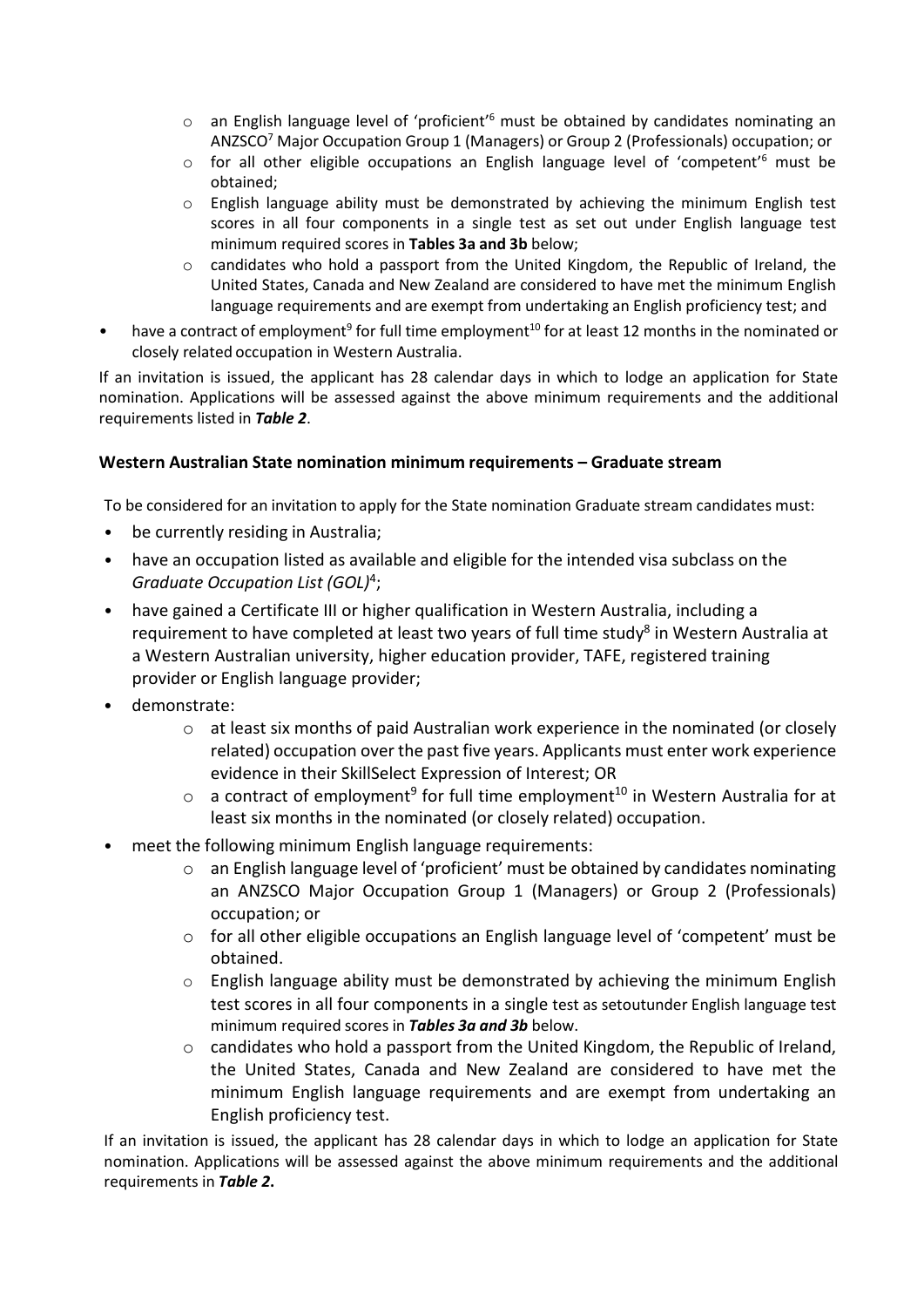# **Western Australian State nomination – additional requirements**

Candidates applying for State nomination under the General and Graduate streams must meet additional requirements set out below.

# **Table 2: Western Australian State nomination additional requirements**

| Additional requirements for applicants living outside Western Australia (in another Australian<br>State or Territory or in another country) |                                                                                                                    |  |  |  |
|---------------------------------------------------------------------------------------------------------------------------------------------|--------------------------------------------------------------------------------------------------------------------|--|--|--|
| Subclass 190 visa                                                                                                                           | Provide evidence showing sufficient funds to cover settlement costs and living costs<br>for at least three months. |  |  |  |
| Subclass 491 visa                                                                                                                           | Provide evidence showing sufficient funds to cover settlement costs and living costs<br>for at least three months. |  |  |  |

# **Occupations designated 'regional Western Australia only'**

Candidates nominating for occupations that are designated 'regional Western Australia only' in the General or Graduate Stream must provide evidence of a job offer/contract of employment in a location defined by the Commonwealth as *Regional Centres and Other Regional Areas* which includes the following areas by postcodes: 6041 to 6044, 6084, 6207, 6213, 6215 to 6537, 6560 to 6770.

# **English language test minimum required scores**

Candidates nominating an ANZSCO Major Occupation Group 1 (Managers) or Group 2 (Professionals) must meet the minimum English language scores in **Table 3a** in a single test.

# **Bands Listening Reading Writing Speaking Test Minimum score** International English Language Testing System 7 7 7 7 Occupational English test **B** B B B B B B Test of English as a Foreign Language internet-based test 24 24 27 23 Pearson Test of English Academic **65** 65 65 65 65 65 Cambridge C1 Advanced 185 185 185 185 185

# **Table 3a: English language required test scores –ANZSCO major occupation groups 1 and 2**

Candidates nominating ANZSCO Major Occupation Groups 3-8 for General Stream or Graduate Stream occupations must meet the minimum English language scores in **Table 3b** in a single test.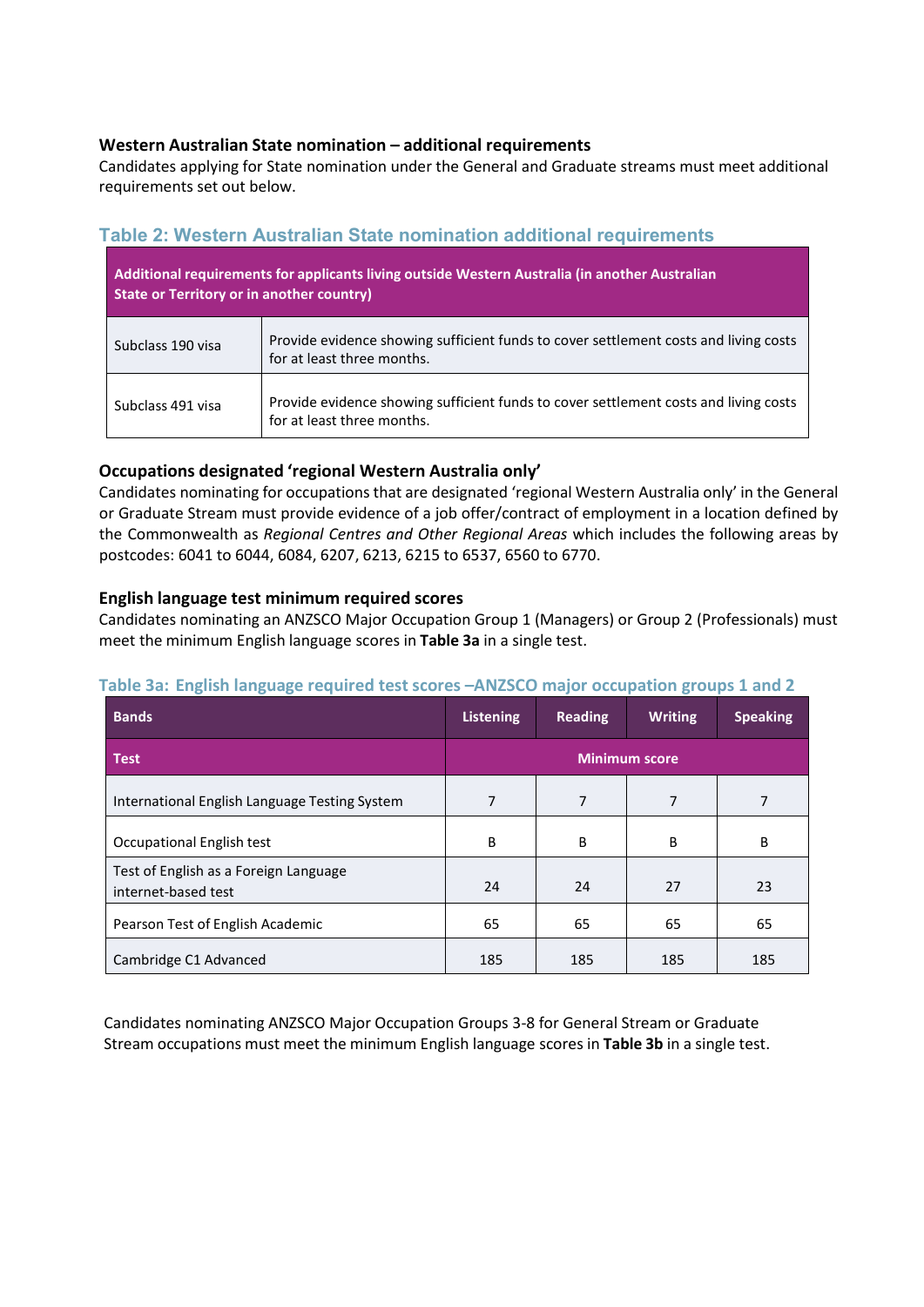# **Table 3b: English language required test scores –ANZSCO major occupation groups 3 – 8**

| <b>Bands</b>                                                 | <b>Listening</b>     | <b>Reading</b> | <b>Writing</b> | <b>Speaking</b> |
|--------------------------------------------------------------|----------------------|----------------|----------------|-----------------|
| <b>Test</b>                                                  | <b>Minimum score</b> |                |                |                 |
| International English Language Testing System                | 6                    | 6              | 6              | 6               |
| Occupational English test                                    | B                    | B              | B              | B               |
| Test of English as a Foreign Language<br>internet-based test | 12                   | 13             | 21             | 18              |
| Pearson Test of English Academic                             | 50                   | 50             | 50             | 50              |
| Cambridge C1 Advanced                                        | 169                  | 169            | 169            | 169             |